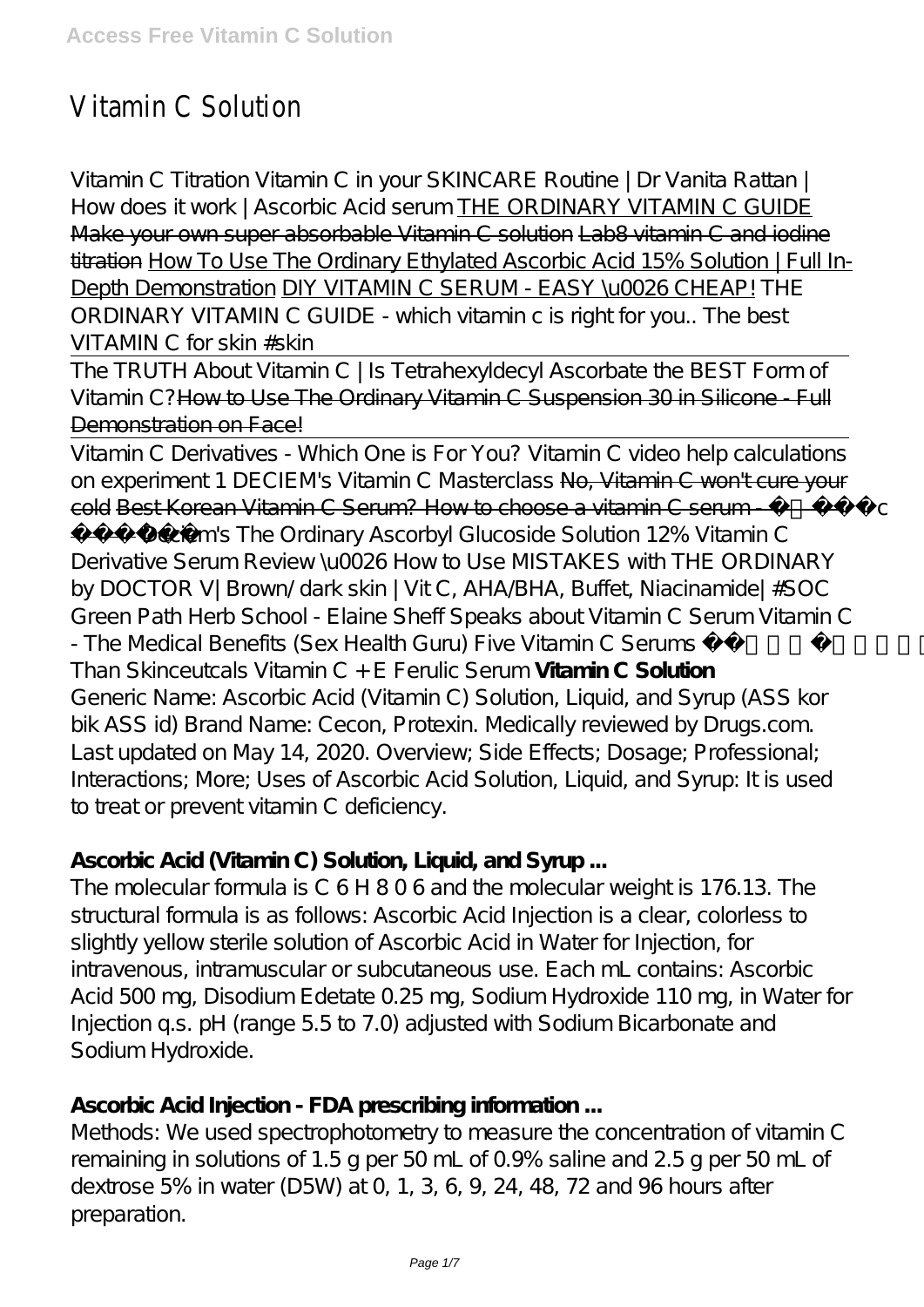#### **Stability of intravenous vitamin C solutions: a technical ...**

For treating vitamin C deficiency, the typical vitamin C injection dose is 200 mg once daily for up to a week. For wound healing, the typical vitamin C injection dose is 1 gram once daily for 5 to...

#### **Vitamin C Injection and Intravenous Vitamin C: Purpose and ...**

Vitamin C serums contain powerful antioxidants that can make skin look younger, brighter, smoother, and firmer. However, vitamin C is prone to breaking down when it's exposed to light, heat, or oxygen.

#### **How to Store Vitamin C Serum: 9 Steps (with Pictures ...**

L-ascorbic acid is the active form of vitamin C, and the most potent. The downside is that it is quick to oxidize in the presence of heat, light and air. Vitamin C derivatives—such as sodium ascorbyl phosphate, ascorbyl glucoside and ethyl ascorbic acid—need to be converted into active vitamin C within the skin.

#### **How to Use Vitamin C Serum and Acids in a Routine - The ...**

Vitamin C is an antioxidant connected to many health benefits. As we start utilizing iodine, or make progress with detox and healing, we may need more or less vitamin C. 2 Lugols should not be mixed with beverages that contain vitamin C as this would convert the iodine into iodide, essentially reducing Lugols into just potassium iodide.

# **Vitamin C - Why Iodine can change the world**

Standardization of the 2, 6-Dichloroindophenol Solution Before using DCIP to quantitatively measure vitamin C, you must know the concentration of the DCIP solution. You can use the reaction of the DCIP solution with a solution of ascorbic acid with a known concentration to find the concentration of the DCIP solution.

# **Determination of Vitamin C | Chem Lab**

Vitamin C: I.V. Use Home . Preparation of Sodium Ascorbate for IV and IM Use (For physicians only) by ROBERT F. CATHCART III, M.D.. The following are excerpts from letters Dr. Cathcart sent out to physicians on the subject of IVC.

# **DoctorYourself.com - Preparing Vitamin C for I.V ...**

Preventing the vitamin C from oxidising is the obvious way of keeping the erythrulose down in the first place. You can use an antioxidant-rich formulation like vitamin C + vitamin E + ferulic acid (e.g. Timeless or Paula's Choice).

# **Why Vitamin C Can Stain Your Skin (and How to Avoid It ...**

Using the Indicator 1. Prepare your indicator for use. You can use your indicator by placing drops of various liquids into it. 2. Add 10 drops of various juices to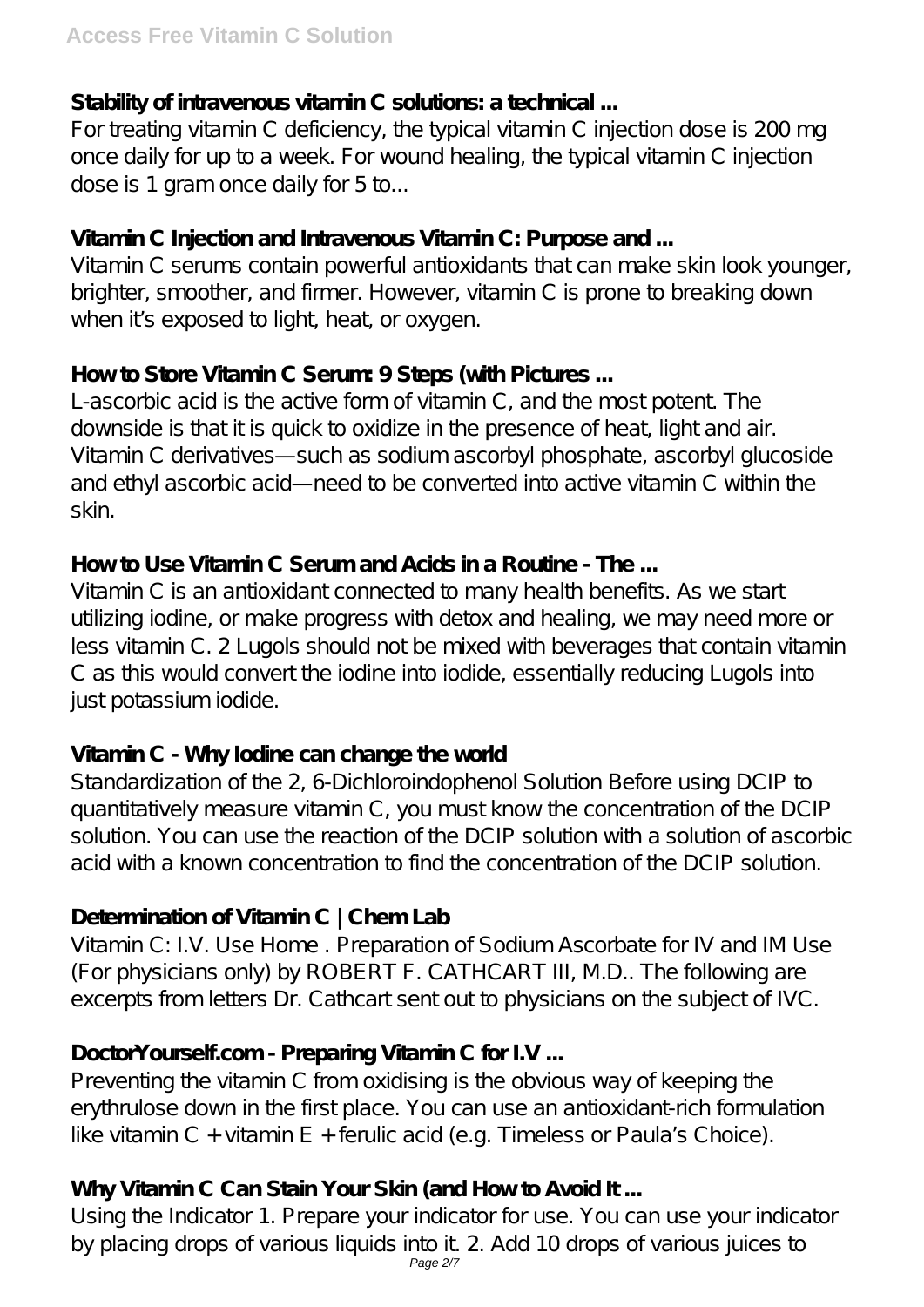each test tube. Assemble a variety of liquids to test. Use your eye dropper to add... 3. Measure the samples from lightest to darkest...

# **How to Make a Vitamin C Indicator: 11 Steps (with Pictures)**

Vitamin C Tablet - Dissolve the tablet in ~100 ml distilled water. Add distilled water to make 200 ml of solution in a... Fresh Fruit Juice - Strain the juice through a coffee filter or cheesecloth to remove pulp and seeds, since they could... Packaged Fruit Juice - This also may require straining. ...

# **Vitamin C Determination by Iodine Titration**

Vitamin C (also known as ascorbic acid and ascorbate) is a vitamin found in various foods and sold as a dietary supplement. It is used to prevent and treat scurvy. Vitamin C is an essential nutrient involved in the repair of tissue and the enzymatic production of certain neurotransmitters. It is required for the functioning of several enzymes and is important for immune system function.

# **Vitamin C - Wikipedia**

Vitamin C, also known as L-ascorbic acid, is a water-soluble vitamin that is naturally present in some foods, added to others, and available as a dietary supplement. Humans, unlike most animals, are unable to synthesize vitamin C endogenously, so it is an essential dietary component [1].

# **Vitamin C - Health Professional Fact Sheet**

The Ordinary Ethylated Ascorbic Acid 15% Solution. ... This ethylated formula acts directly like vitamin C and is closer in molecular weight to actual vitamin C, which allows for faster visible results. It also offers a much better stability profile than any known direct-acting form of vitamin C.

# **Ethylated Ascorbic Acid 15% Solution - The Ordinary | Sephora**

A vitamin C injection is an administration of a vitamin C solution through a needle, provided in situations such as when a patient cannot take pills, a large amount of the vitamin is needed, or a doctor wants it delivered as rapidly as possible.

# **What is a Vitamin C Injection? (with pictures)**

Dip a piece of cotton wool in the L-ascorbic acid solution, and gently dab it all across your face and neck. Topical Vitamin C does not need to be washed off, as it is quickly absorbed by the skin. It will continue to rejuvenate your skin for up to three days after application.

# **How to Dissolve Vitamin C Tablets For Use on Faces | LEAFtv**

the vitamin C has been consumed by the DCP that is added to the solution. You will first titrate a solution with a knownnumber of milligrams of vitamin This will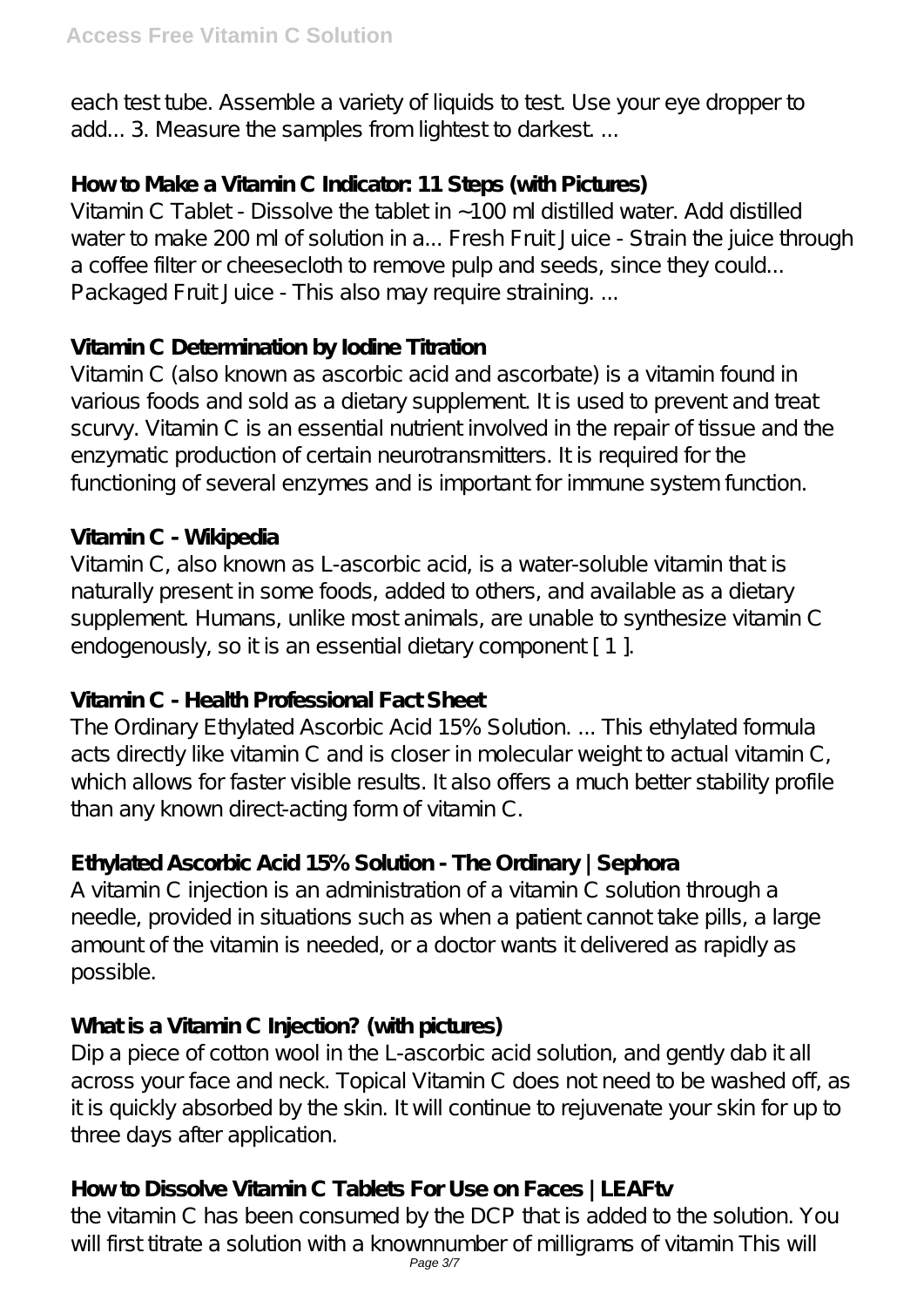enable you to determine the potency of the DCP solution. other unknown solutions of vitamin C using the standardized DCP solution, and you will be

Vitamin C Titration *Vitamin C in your SKINCARE Routine | Dr Vanita Rattan | How does it work | Ascorbic Acid serum* THE ORDINARY VITAMIN C GUIDE Make your own super absorbable Vitamin C solution Lab8 vitamin C and iodine titration How To Use The Ordinary E thylated Ascorbic Acid 15% Solution | Full In-Depth Demonstration DIY VITAMIN C SERUM - EASY \u0026 CHEAP! *THE ORDINARY VITAMIN C GUIDE - which vitamin c is right for you.. The best VITAMIN C for skin #skin*

The TRUTH About Vitamin C | Is Tetrahexyldecyl Ascorbate the BEST Form of Vitamin C?How to Use The Ordinary Vitamin C Suspension 30 in Silicone - Full Demonstration on Face!

Vitamin C Derivatives - Which One is For You? Vitamin C video help calculations on experiment 1 DECIEM's Vitamin C Masterclass No, Vitamin C won't cure your cold Best Korean Vitamin C Serum? How to choose a vitamin C serum -

뷰티템 *Deciem's The Ordinary Ascorbyl Glucoside Solution 12% Vitamin C Derivative Serum Review \u0026 How to Use MISTAKES with THE ORDINARY by DOCTOR V| Brown/ dark skin | Vit C, AHA/BHA, Buffet, Niacinamide| #SOC Green Path Herb School - Elaine Sheff Speaks about Vitamin C Serum Vitamin C - The Medical Benefits (Sex Health Guru) Five Vitamin C Serums Better Than Skinceutcals Vitamin C + E Ferulic Serum* **Vitamin C Solution** Generic Name: Ascorbic Acid (Vitamin C) Solution, Liquid, and Syrup (ASS kor bik ASS id) Brand Name: Cecon, Protexin. Medically reviewed by Drugs.com. Last updated on May 14, 2020. Overview; Side Effects; Dosage; Professional; Interactions; More; Uses of Ascorbic Acid Solution, Liquid, and Syrup: It is used to treat or prevent vitamin C deficiency.

# **Ascorbic Acid (Vitamin C) Solution, Liquid, and Syrup ...**

The molecular formula is C 6 H 8 0 6 and the molecular weight is 176.13. The structural formula is as follows: Ascorbic Acid Injection is a clear, colorless to slightly yellow sterile solution of Ascorbic Acid in Water for Injection, for intravenous, intramuscular or subcutaneous use. Each mL contains: Ascorbic Acid 500 mg, Disodium Edetate 0.25 mg, Sodium Hydroxide 110 mg, in Water for Injection q.s. pH (range 5.5 to 7.0) adjusted with Sodium Bicarbonate and Sodium Hydroxide.

# **Ascorbic Acid Injection - FDA prescribing information ...**

Methods: We used spectrophotometry to measure the concentration of vitamin C remaining in solutions of 1.5 g per 50 mL of 0.9% saline and 2.5 g per 50 mL of dextrose 5% in water (D5W) at 0, 1, 3, 6, 9, 24, 48, 72 and 96 hours after<br>Page 4/7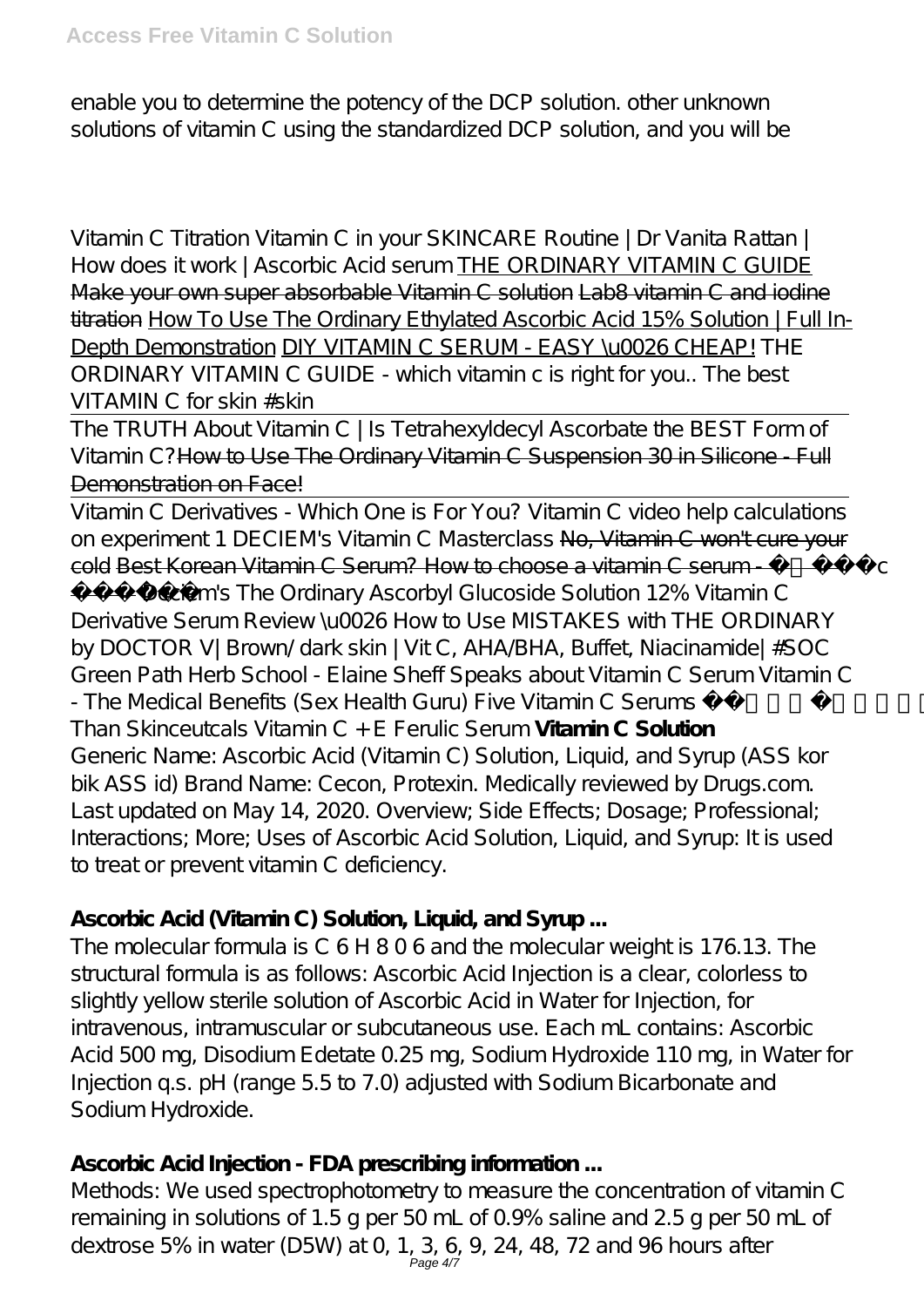preparation.

#### **Stability of intravenous vitamin C solutions: a technical ...**

For treating vitamin C deficiency, the typical vitamin C injection dose is 200 mg once daily for up to a week. For wound healing, the typical vitamin C injection dose is 1 gram once daily for 5 to...

#### **Vitamin C Injection and Intravenous Vitamin C: Purpose and ...**

Vitamin C serums contain powerful antioxidants that can make skin look younger, brighter, smoother, and firmer. However, vitamin C is prone to breaking down when it's exposed to light, heat, or oxygen.

#### **How to Store Vitamin C Serum: 9 Steps (with Pictures ...**

L-ascorbic acid is the active form of vitamin C, and the most potent. The downside is that it is quick to oxidize in the presence of heat, light and air. Vitamin C derivatives—such as sodium ascorbyl phosphate, ascorbyl glucoside and ethyl ascorbic acid—need to be converted into active vitamin C within the skin.

# **How to Use Vitamin C Serum and Acids in a Routine - The ...**

Vitamin C is an antioxidant connected to many health benefits. As we start utilizing iodine, or make progress with detox and healing, we may need more or less vitamin C. 2 Lugols should not be mixed with beverages that contain vitamin C as this would convert the iodine into iodide, essentially reducing Lugols into just potassium iodide.

# **Vitamin C - Why Iodine can change the world**

Standardization of the 2, 6-Dichloroindophenol Solution Before using DCIP to quantitatively measure vitamin C, you must know the concentration of the DCIP solution. You can use the reaction of the DCIP solution with a solution of ascorbic acid with a known concentration to find the concentration of the DCIP solution.

# **Determination of Vitamin C | Chem Lab**

Vitamin C: I.V. Use Home . Preparation of Sodium Ascorbate for IV and IM Use (For physicians only) by ROBERT F. CATHCART III, M.D.. The following are excerpts from letters Dr. Cathcart sent out to physicians on the subject of IVC.

# **DoctorYourself.com - Preparing Vitamin C for I.V ...**

Preventing the vitamin C from oxidising is the obvious way of keeping the erythrulose down in the first place. You can use an antioxidant-rich formulation like vitamin C + vitamin E + ferulic acid (e.g. Timeless or Paula's Choice).

# **Why Vitamin C Can Stain Your Skin (and How to Avoid It ...**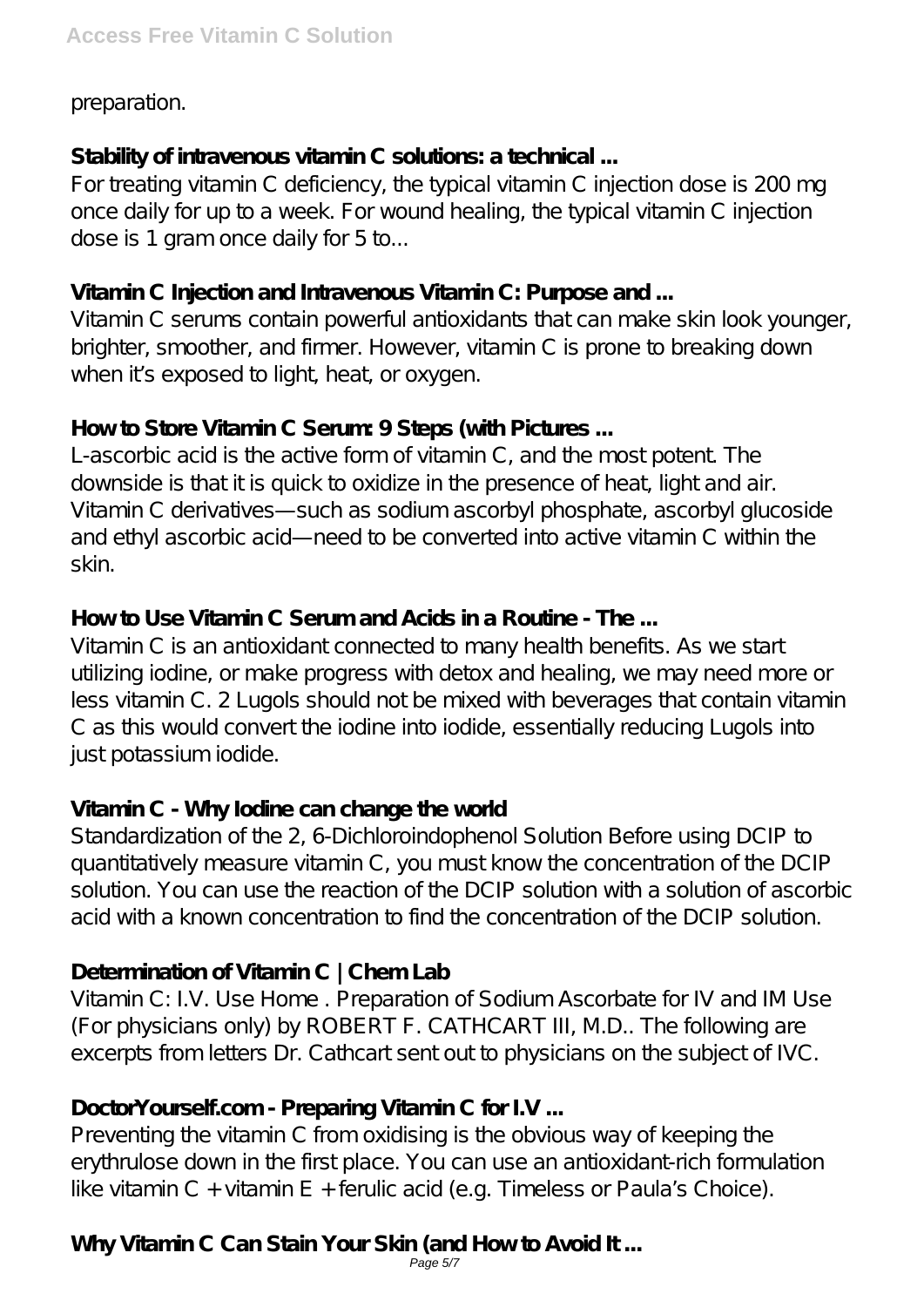Using the Indicator 1. Prepare your indicator for use. You can use your indicator by placing drops of various liquids into it. 2. Add 10 drops of various juices to each test tube. Assemble a variety of liquids to test. Use your eye dropper to add... 3. Measure the samples from lightest to darkest ...

#### **How to Make a Vitamin C Indicator: 11 Steps (with Pictures)**

Vitamin C Tablet - Dissolve the tablet in ~100 ml distilled water. Add distilled water to make 200 ml of solution in a... Fresh Fruit Juice - Strain the juice through a coffee filter or cheesecloth to remove pulp and seeds, since they could... Packaged Fruit Juice - This also may require straining. ...

#### **Vitamin C Determination by Iodine Titration**

Vitamin C (also known as ascorbic acid and ascorbate) is a vitamin found in various foods and sold as a dietary supplement. It is used to prevent and treat scurvy. Vitamin C is an essential nutrient involved in the repair of tissue and the enzymatic production of certain neurotransmitters. It is required for the functioning of several enzymes and is important for immune system function.

#### **Vitamin C - Wikipedia**

Vitamin C, also known as L-ascorbic acid, is a water-soluble vitamin that is naturally present in some foods, added to others, and available as a dietary supplement. Humans, unlike most animals, are unable to synthesize vitamin C endogenously, so it is an essential dietary component [1].

# **Vitamin C - Health Professional Fact Sheet**

The Ordinary Ethylated Ascorbic Acid 15% Solution. ... This ethylated formula acts directly like vitamin C and is closer in molecular weight to actual vitamin C, which allows for faster visible results. It also offers a much better stability profile than any known direct-acting form of vitamin C.

# **Ethylated Ascorbic Acid 15% Solution - The Ordinary | Sephora**

A vitamin C injection is an administration of a vitamin C solution through a needle, provided in situations such as when a patient cannot take pills, a large amount of the vitamin is needed, or a doctor wants it delivered as rapidly as possible.

# **What is a Vitamin C Injection? (with pictures)**

Dip a piece of cotton wool in the L-ascorbic acid solution, and gently dab it all across your face and neck. Topical Vitamin C does not need to be washed off, as it is quickly absorbed by the skin. It will continue to rejuvenate your skin for up to three days after application.

# **How to Dissolve Vitamin C Tablets For Use on Faces | LEAFtv**